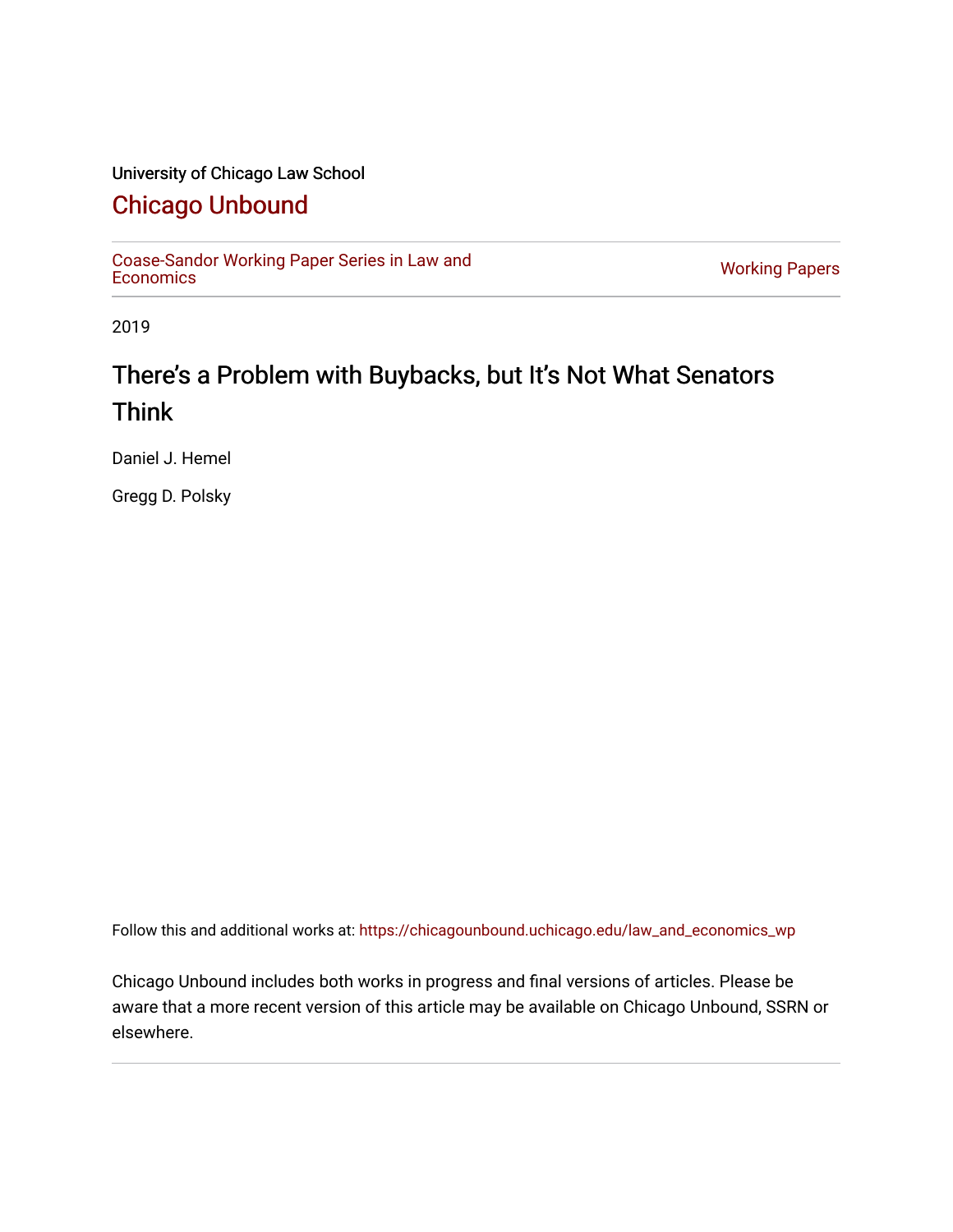

### **UNIVERSITY OF GEORGIA SCHOOL OF LAW**

RESEARCH PAPER SERIES

Paper No. 2019-20 June 2019

### *THERE'S A PROBLEM WITH BUYBACKS, BUT IT'S NOT WHAT SENATORS THINK*

### **162 ST. TAX NOTES 765 (2019).**

**DANIEL JACOB HEMEL**

Assistant Professor of Law University of Chicago Law School [dhemel@uchicago.edu](mailto:dhemel@uchicago.edu)

### **GREGG D. POLSKY**

Francis Shackelford Distinguished Professor in Taxation Law University of Georgia School of Law [Gregg.Polsky@uga.edu](mailto:Gregg.Polsky@uga.edu)

> This paper can be downloaded without charge from the Social Science Research Network electronic library at <https://ssrn.com/abstract=3360569>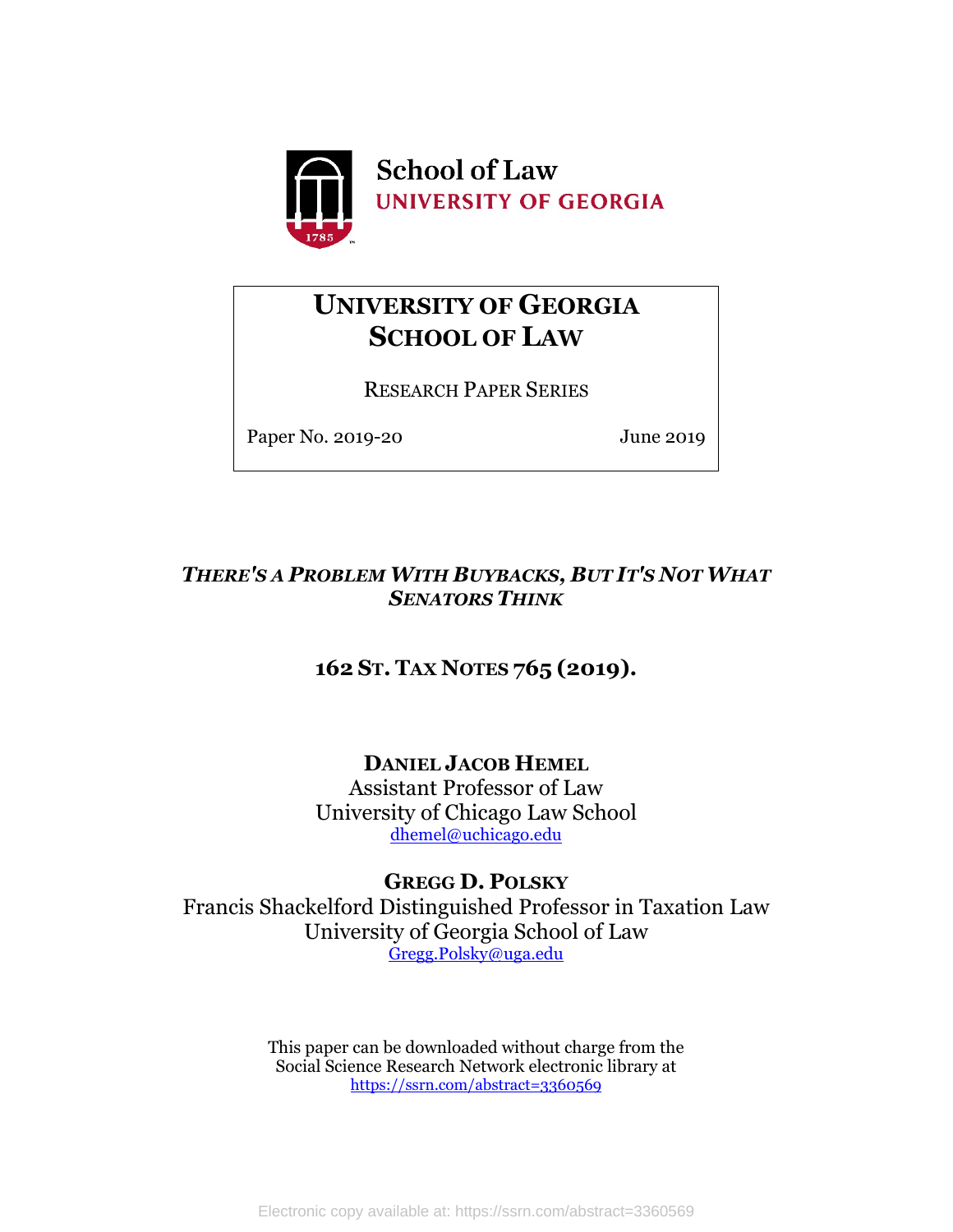Volume 162, Number 7 February 18, 2019

# There's a Problem With Buybacks, But It's Not What Senators Think

by Daniel J. Hemel and Gregg D. Polsky

Reprinted from *Tax Notes*, February 18, 2019, p. 765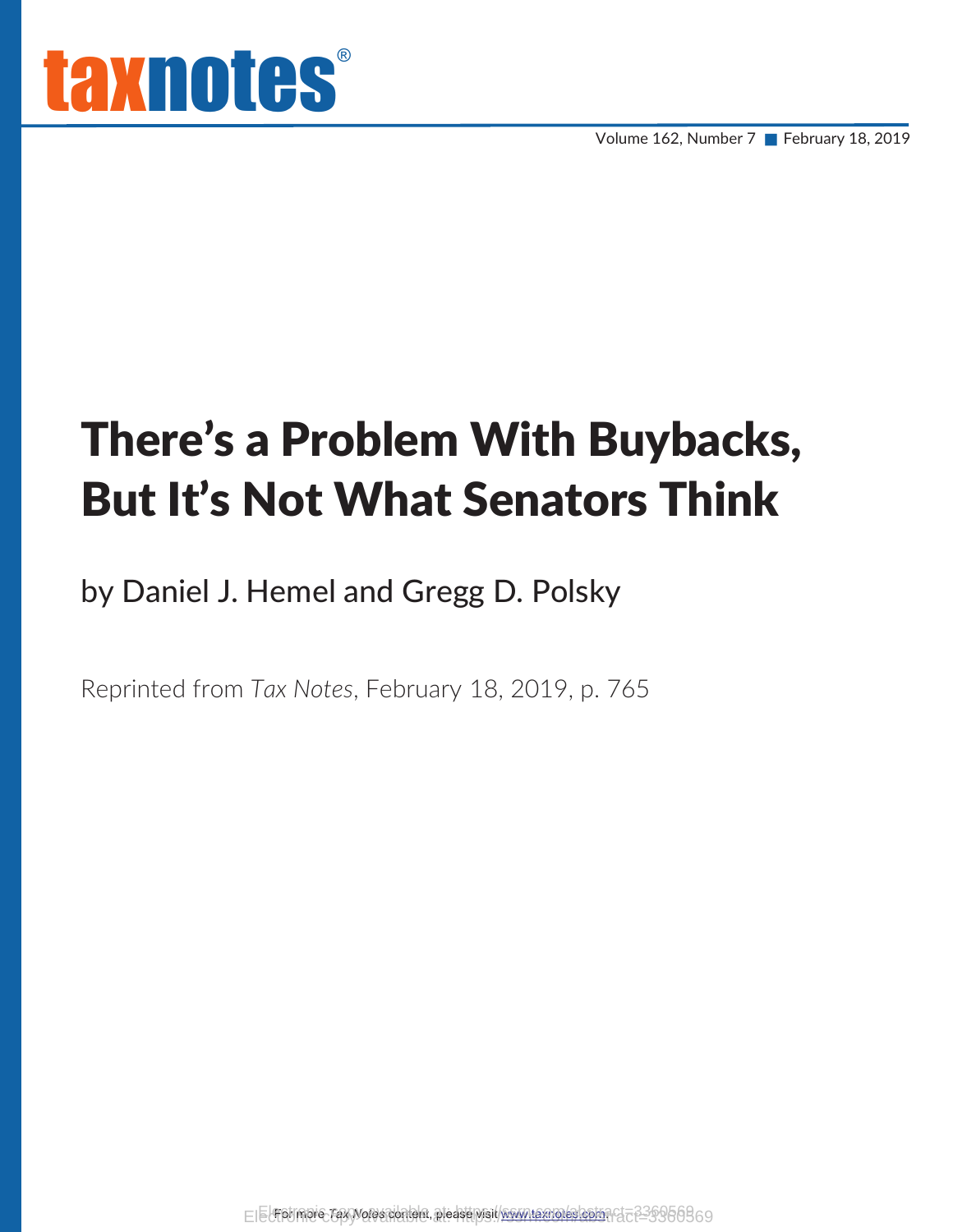## VIEWPOINT

### **There's a Problem With Buybacks, But It's Not What Senators Think**

**by Daniel J. Hemel and Gregg D. Polsky**





Daniel J. Hemel

Gregg D. Polsky

Daniel J. Hemel is an assistant professor at the University of Chicago Law School. Gregg D. Polsky is the Francis Shackelford Distinguished Professor in Taxation Law at the University of Georgia School of Law.

In this article, Hemel and Polsky analyze proposals by several senators regarding corporate stock buybacks.

In a deeply divided Washington, one of the few issues on which leading lawmakers on both sides of the aisle appear to agree is that corporations should be discouraged from buying back their stock from shareholders. Earlier this month, top-ranking Democratic Sen. Charles E. Schumer of New York, along with Vermont independent Sen. Bernie Sanders, $^1$  unveiled the outline of a proposal that would bar companies from buying back their shares until they pay all workers at least \$15 an hour and offer a suite of healthcare, sick leave, and retirement benefits. On February 12, Florida Republican Sen. Marco Rubio

— who has criticized buybacks<sup>2</sup> in the past announced<sup>3</sup> that he wants to change the tax treatment of buybacks as part of a plan<sup>4</sup> to make U.S. industry more competitive.

When everyone from the self-described Democratic socialist Sanders to the mainstream conservative Rubio sees buybacks as a bugaboo, one might think that there is a real policy problem here, and there is. But it's a different problem than the one that the senators have seized upon. And if the senators solve it, that will likely be by accident.

### **Buyback Basics**

There are two ways a corporation can distribute cash to its investors. The most straightforward way is to a pay a dividend to all shareholders. A second way is to buy back some of its stock from investors. Apart from tax considerations that we'll address later, there is little reason why society should care which option a corporation chooses.

A hypothetical helps to illustrate. Imagine that a company has 100 shares of stock outstanding, with each share trading at \$10. Let's say the company has \$100 of earnings that it wants to distribute to shareholders. It could either pay a dividend of \$1 per share, or it could buy back 10 of its shares for \$10 apiece. Either way, \$100 moves out of the corporate treasury and into the pockets of (current or former) shareholders.

Why might the corporation want to distribute \$100 through a dividend or a buyback? One

<sup>1</sup> Schumer and Sanders, "Schumer and Sanders: Limit Corporate Stock Buybacks," *The New York Times*, Feb. 3, 2019.

<sup>2</sup> Rubio, "America Needs to Restore Dignity of Work," *The Atlantic*, Dec. 13, 2018.

<sup>&</sup>lt;sup>3</sup> Heaven Taylor-Wynn, "Sen. Rubio Introduces Freedom to Compete Act," WCJB TV20 (Feb. 12, 2019).

<sup>4</sup> Rubio release, "Outlining China's Plan for Global Dominance and Why America Must Respond" (Feb. 12, 2019).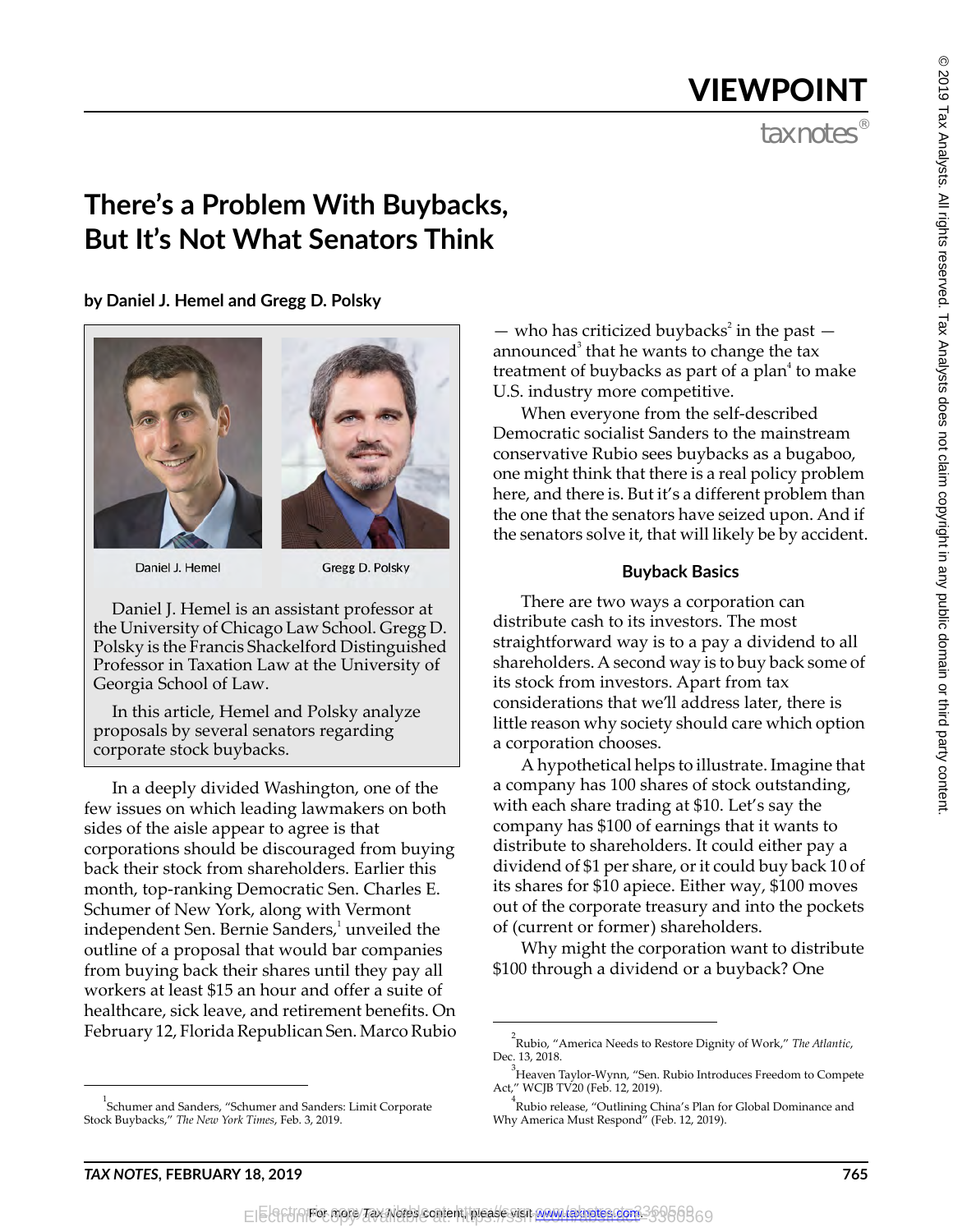common reason is that the corporation has run out of attractive expansion opportunities, and its executives don't think that they can earn a higher rate of return by investing the \$100 in the company's business than shareholders can earn by investing the \$100 themselves. Rather than stockpiling cash or pursuing projects that they think will underperform in the market, executives return some of their earnings to shareholders, who can then invest the money in new businesses or in existing companies looking to expand.

#### **What's the Matter With Buybacks?**

So far, none of this sounds especially nefarious. Why then do Schumer, Sanders, and Rubio want to restrict or discourage buybacks?

Schumer, Sanders, and Rubio all say that buybacks cause corporations to invest less in their product and their workforce. Schumer and Sanders hope that with their proposed buyback restrictions in place, corporations would choose to plow their earnings into new jobs, equipment, and research and development, or else boost wages and benefits. Rubio believes that changing the tax treatment of buybacks would yield similar results. But those aren't the only ways that corporations could use their cash piles if the buyback route were obstructed or discouraged.

Instead, companies might return cash to shareholders through dividends. Or instead of raising worker pay, they might use the cash to boost executive salaries, upgrade corporate jets, and invest in a CEO's pet projects. More likely, they would use their cash to buy portfolios of other corporations' stocks and bonds. If before they couldn't find expansion opportunities that would allow them to beat the prevailing market rate of return, it's unclear why the Schumer-Sanders or Rubio proposals would alter their investment equations.

Worse yet, restrictions on buybacks could lead to greater concentrations of corporate power. When a company buys back its shares, its market capitalization declines by approximately the amount of the buyback. All else equal, a company that regularly returns cash to shareholders will be smaller than one that retains and reinvests its earnings. Fewer buybacks will likely lead to larger corporations. And increased market capitalization benefits CEOs and other senior

managers, who generally can command higher pay when their companies grow in size.<sup>5</sup>

In other words, the greatest risk inherent in the Schumer-Sanders and Rubio proposals is not that they will fail, but that they will succeed. By deterring stock repurchases, the lawmakers' plans may make it even more likely that companies like Amazon and Alphabet will use their cash to acquire rivals and consolidate market share. If companies have no choice but to grow, we'll end up with an economy that's less competitive and more like an oligopoly, in which ever-larger corporations will wield even greater political power.

#### **Death and Taxes**

There is, to be sure, one reason why policymakers should be concerned about the recent rise of stock buybacks, which topped \$1 trillion for the first time in  $2018$ . $\degree$ 

When a company distributes cash through a dividend, all shareholders who hold the company's stock in a taxable account are liable for income tax. The top federal tax rate on dividends paid by domestic corporations is currently 23.8 percent. Foreign investors who own stock in U.S. corporations pay U.S. taxes on dividends as well — at rates ranging from 5 percent to 30 percent, depending on the terms of the tax treaty with the investor's home country.

By contrast, when a company distributes cash in a buyback, only the investors who choose to sell back their shares owe any tax. If they have held their shares for more than a year, they pay tax at the long-term capital gain rate, which tops out at the same 23.8 percent rate that applies to dividends. But there are three wrinkles that make the tax treatment of buybacks much more generous than the tax treatment of dividends.

First, in a buyback, the shareholder pays tax on the difference between the sale price and her basis, which in the normal course of business is

<sup>&</sup>lt;sup>5</sup>Xavier Gabaix and Augustin Landier, "Why Has CEO Pay Increased So Much?" 123(1) *Q. J. of Econ.* 49-100 (Feb. 2008).

<sup>6</sup> Bob Pisani, "Stock Buybacks Hit a Record \$1.1 Trillion, and the Year's Not Over," CNBC, Dec. 18, 2018.

 $^{7}$ IRS, "Table 1. Tax Rates on Income Other Than Personal Service Income Under Chapter 3, Internal Revenue Code, and Income Tax Treaties."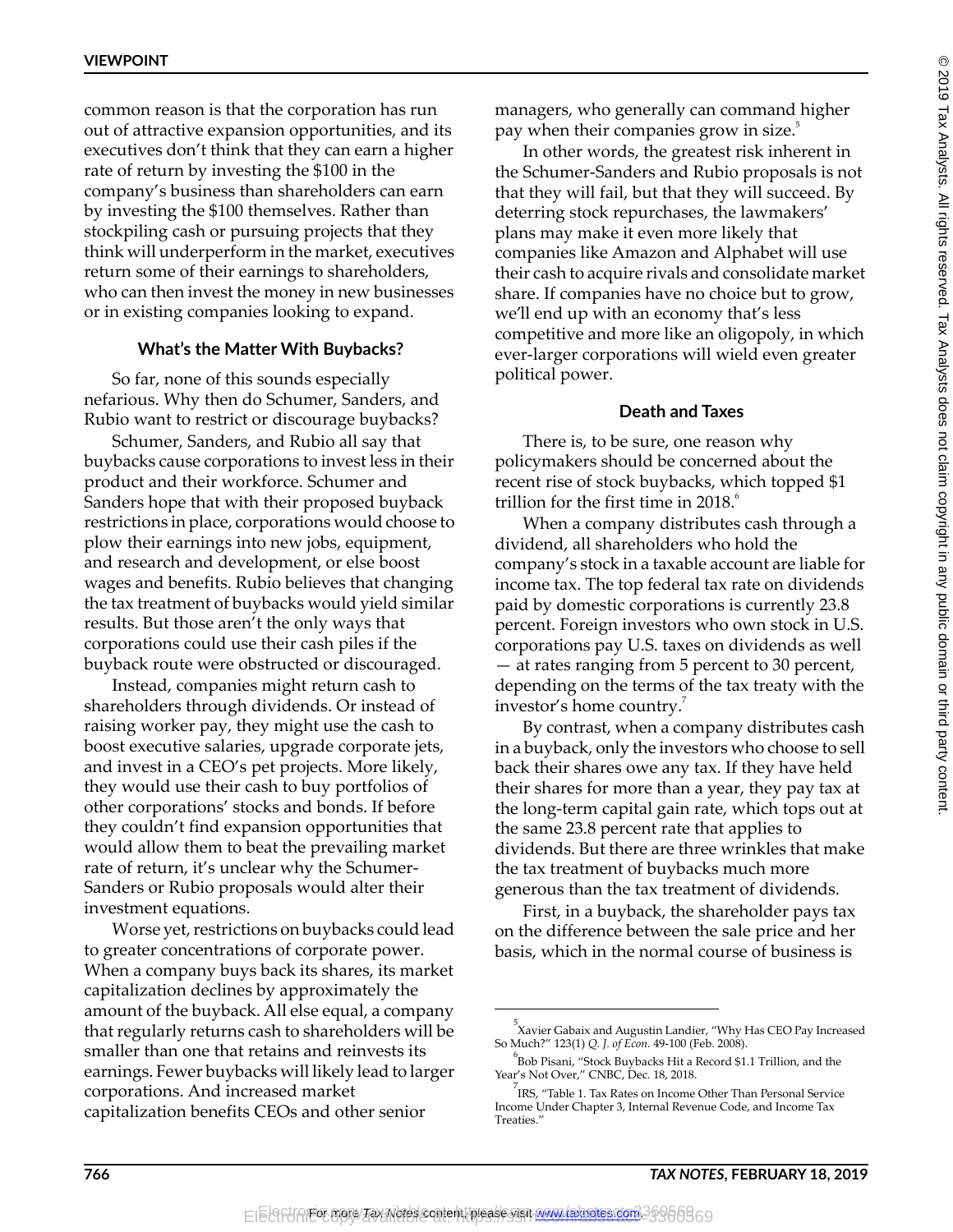the amount that she paid for the stock. With a dividend, the shareholder pays tax on the full amount of the distribution. Shareholders who receive dividends still will be able to use their basis to reduce their tax liability when they ultimately sell their stock. But because of the time value of money, shareholders are virtually always better off if they can use their basis to offset taxes now rather than later.

Second, when a taxpayer dies, the basis of all her assets is stepped up to the fair market value. Any tax that she might have owed on gains that accrued during her lifetime is wiped away. If her heirs sell her assets then, they will owe zero in capital gains tax.

This means that an investor who holds stock in a corporation until death can avoid shareholder-level tax entirely, provided that the company distributes its earnings via buybacks rather than dividends. For example, CEOs such as Jeff Bezos of Amazon, Warren Buffett of Berkshire Hathaway, Larry Page of Alphabet, and Mark Zuckerberg of Facebook will likely never owe federal income tax on earnings distributions from their companies, because Amazon, Berkshire Hathaway, Alphabet, and Facebook all return cash to shareholders via buybacks rather than dividends. Bezos, Buffett, Page, and Zuckerberg will likely hold onto their stock until they die, at which point their heirs will receive the benefit of stepped-up basis and can sell their shares immediately or in the next round of buybacks. All the while, billions of dollars of gains during the CEOs' lifetimes will escape income tax.

Third, while the United States taxes foreign shareholders on dividends paid by domestic corporations, it doesn't tax foreigners on their capital gains. The ability of U.S. corporations to distribute earnings tax-free to foreigners via buybacks amounts to a huge hole in our system of shareholder-level taxes, especially because the amount of U.S. corporate stock held by foreigners is roughly the same as the amount held in U.S. taxable accounts.<sup>8</sup>

All this means that trillions of dollars of U.S. stock market gains escape federal income

taxation. In an era of growing federal deficits and widening wealth inequality, that's a problem.

#### **A Not-So-Simple Fix**

The Schumer-Sanders proposal won't fix that problem, however. It would allow corporations that pay their workers \$15 an hour and satisfy other criteria to continue to distribute earnings via buybacks, thereby allowing shareholders to minimize federal income taxes. Amazon $^\circ$  and Facebook, $10$  for example, are likely to meet the minimum-wage requirement — which is commendable, but not a reason that Bezos or Zuckerberg ought to be able to accumulate tens of billions of dollars tax-free.

Rubio's plan comes closer to addressing the problem. While he has not released proposal details, early reporting indicates that Rubio would treat all corporate distributions as dividends — regardless of whether they are denominated as dividends or buybacks.<sup>11</sup> This is similar to an idea that law professor Marvin Chirelstein proposed in a *Yale Law Journal* article 50 years ago.<sup>12</sup> Rubio's report cites Chirelstein's article, which suggests that Rubio might offer a proposal along the same lines.

Chirelstein's idea is as follows: If a company has 100 outstanding shares worth \$10 each and it decides to spend \$100 on buybacks, each investor — regardless of whether she participated in the buyback — should be taxed as if she had received a \$1-per-share dividend (that is, the \$100 buyback divided by the 100 shares). The investor's basis in her shares would then be adjusted upward by \$1, and any shareholder who actually participates in the buyback would owe capital gains tax on the difference between the sale price and her adjusted basis.

Under Chirelstein's proposal, Bezos would owe tax any time Amazon buys back shares (and ditto for Buffett at Berkshire Hathaway, Page at Alphabet, Zuckerberg at Facebook, and so on).

<sup>&</sup>lt;sup>8</sup><br>Steven M. Rosenthal and Lydia S. Austin, "The Dwindling Share of U.S. Corporate Stock," *Tax Notes*, May 16, 2016, p. 923.

<sup>9</sup> Karen Weise, "Amazon to Raise Minimum Wage to \$15 for All U.S. Workers," *The New York Times*, Oct. 2, 2018.

 $^{10}$ Kate Rogers, "Facebook Enters the Minimum Wage Fight," CNBC, May 13, 2015.

<sup>&</sup>lt;sup>11</sup>Ylan Mui, "GOP Sen Marco Rubio Takes Aim at Stock Buybacks, an Issue Under Attack by Democrats," CNBC, Feb. 12, 2019.

 $12$ Chirelstein, "Optional Redemptions and Optional Dividends: Taxing the Repurchase of Common Shares," 78 *Yale L. J.* 739 (1969).